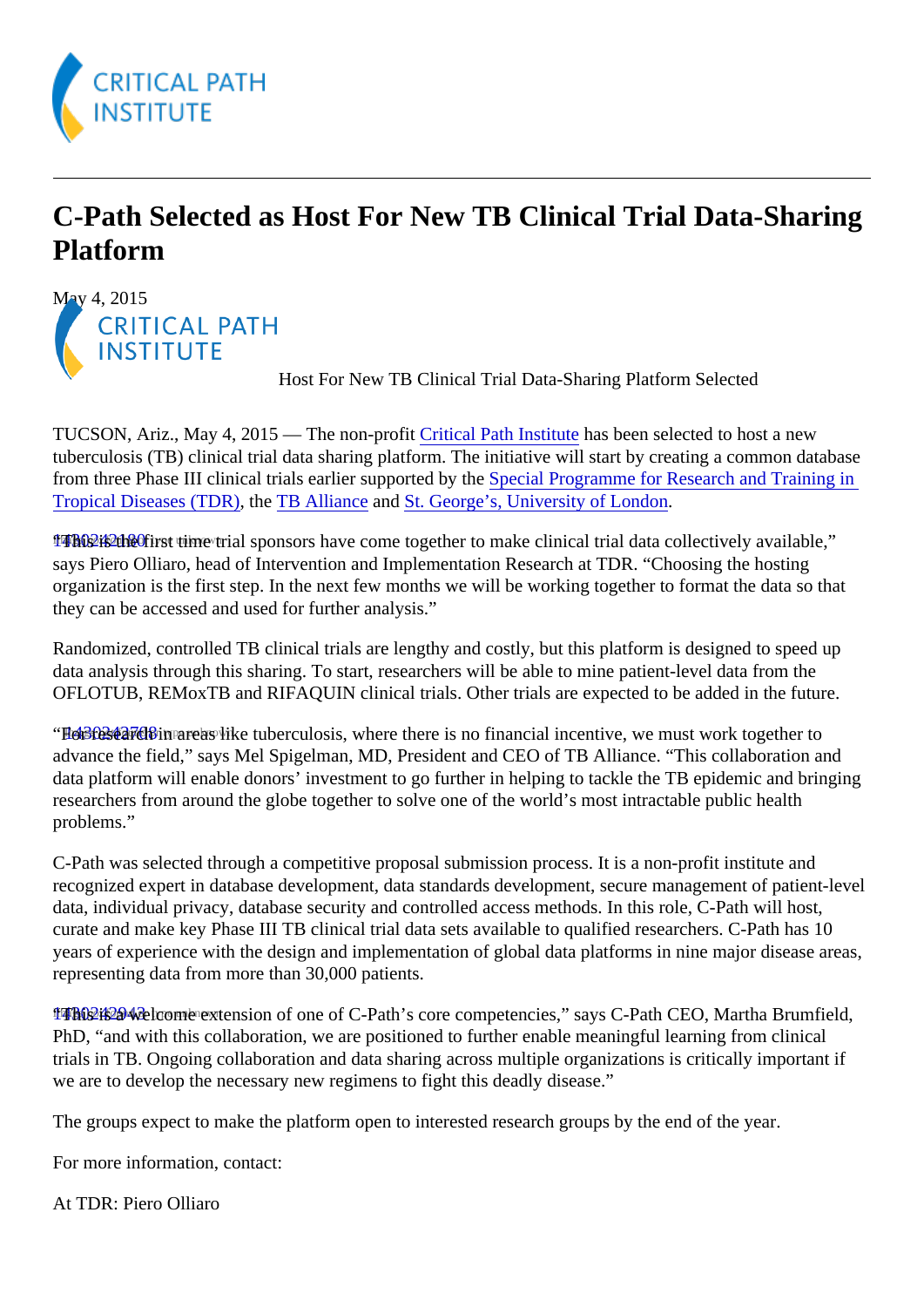## [olliarop@who.in](mailto:olliarop@who.int)t

At C-PATH: Kissy Black [kissyblack@lotosnile.com](mailto:kissyblack@lotosnile.com) +1 615.310.1894

At TB Alliance: Joanna Breitstein [Joanna.breitstein@tballiance.o](mailto:Joanna.breitstein@tballiance.org)rg +1 917.842.8416

At St. George's Hospital: Dr. Amina Jindani [ajindani@sgul.ac.u](mailto:ajindani@sgul.ac.uk)k +4420 8725.2810

About the organizations:

1430243902

[Image not found or type unknown](https://c-path.org//wp-content/uploads/2015/05/1430243902.jpg)

TDR, the Special Programme for Research and Training in Tropical Diseases a global programme of scientific collaboration that helps facilitate, support and influence efforts to combat diseases of poverty. It i hosted at the World Health Organization (WHO), and is sponsored by the United Nations Children's Fund (UNICEF), the United Nations Development Programme (UNDP), the World Bank and WHO. [www.who.int/tdr](http://www.who.int/tdr)

1430243969